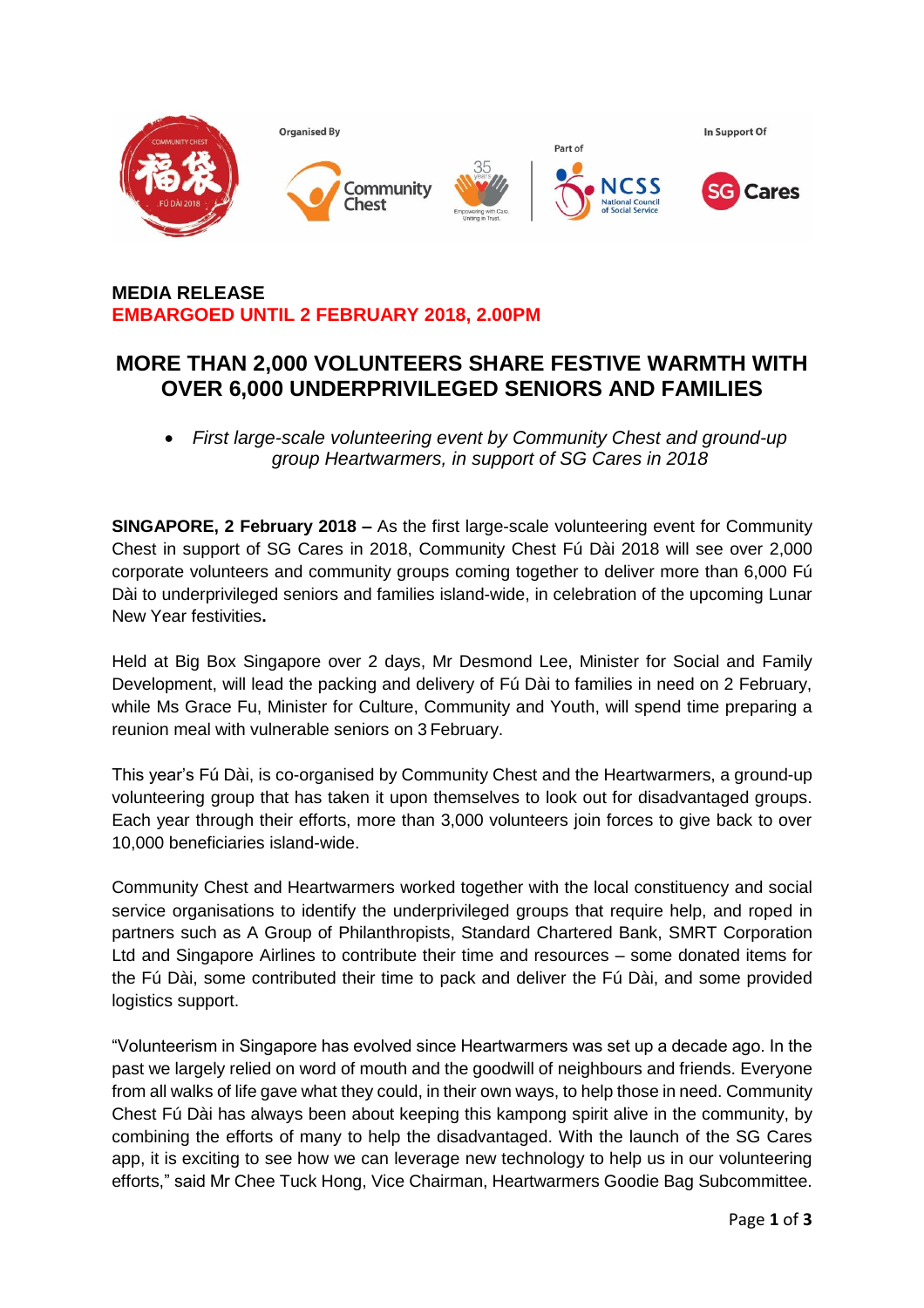With the recently launched SG Cares mobile application, volunteers will now find it easier to identify the needs and source for volunteering opportunities. **There are currently more than 20,000 volunteer openings offered by over 400 organisations available on the SG Cares application.** Among these are regular volunteering opportunities curated jointly by the National Council of Social Service (NCSS) and its member social service organisations, where some roles have been re-designed to enable more volunteers to meet actual needs in the social service sector.

**Minister Desmond Lee, who joined volunteers on the first day of the two-day Fú Dài 2018 initiative,** said, "While NCSS will continue to match corporate partners and volunteers to meet the needs of the social service organisations, more innovative solutions are required to sustain such efforts. By creating a common platform to connect all segments of the community, we hope to make giving more sustainable, and empower volunteers to take a more pro-active role, to create a more caring and inclusive society."

The **second day of the Fú Dài on 3 February 2018 will be led by Minister Grace Fu.** She will be joined by corporate partners and volunteers to celebrate the upcoming Lunar New Year with an early reunion meal. Accompanied by Chef Anna Phua, Minister Fu together with the volunteers and senior social service users of Dorcas Home Care Service, will prepare and enjoy a reunion meal together, as part of the traditional observance of the Lunar New Year.

Eight volunteer bus captains from SMRT Corporation Ltd, Singapore's largest bus and rail operator, have stepped forward to ferry the volunteers around for their delivery. SMRT will also donate 2,500 ez-link cards to Fú Dài 2018 for distribution to vulnerable seniors, a majority of whom stay alone. The Quality of Life (QoL) study conducted by the National Council of Social Service in 2016, found that social participation of these vulnerable seniors in community activities is key to improving their quality of life. Yet, 1 in 10 seniors in Singapore are not satisfied with their existing opportunities to participate in community activities.

"A simple act of care can go a long way. I am glad that during this Lunar New Year, our social service organisations and a number of corporate partners have come together for a meaningful cause to improve the lives of vulnerable seniors. The Fú Dài event exemplifies SG Cares, a national movement to inspire all Singaporeans to look out for one another, and ensure that no one is left behind," said Ms Grace Fu, Minister for Culture, Community and Youth.

#### **- END -**

#### **For media enquiries, please contact:**

Ms Shiyun Ong Ogilvy Public Relations Tel: 9644 4939 Email: shiyun.yong@ogilvy.com Ms Deng Qinyi National Council of Social Service Tel: 6210 2708/ 9622 8426 Email: [deng\\_qinyi@ncss.gov.sg](mailto:deng_qinyi@ncss.gov.sg)